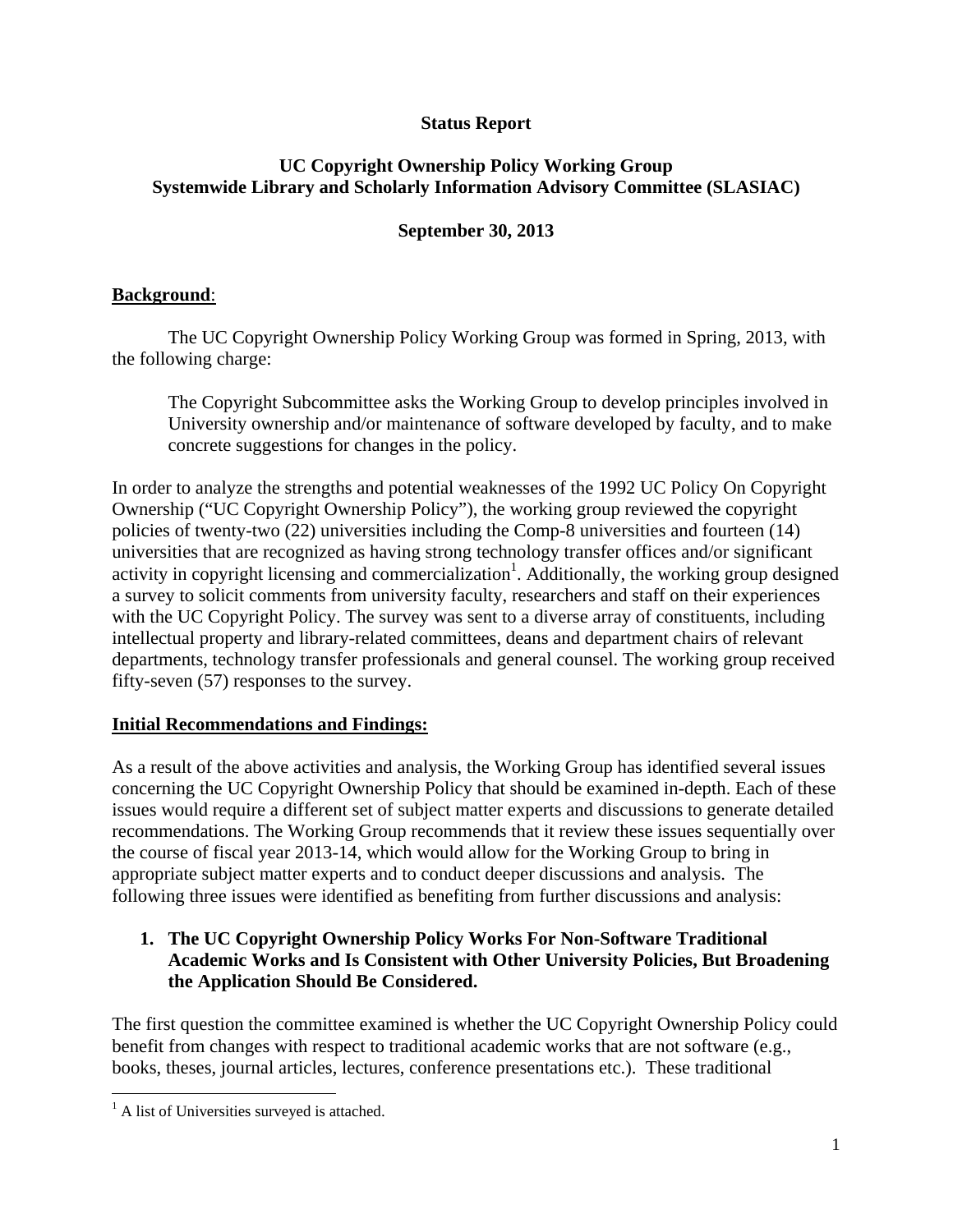academic works are classified as "Scholarly/Aesthetic Works" in the UC Copyright Policy. "Designated Academic Appointees" own the Scholarly/Aesthetic Works that they create, with some limited exceptions.

The survey respondents who generate traditional academic works as Designated Academic Appointees indicated that the rights granted to them under the UC Copyright Ownership Policy provide what is necessary to broadly disseminate those works. While details vary, all universities surveyed (with the possible exception of MIT) clearly grant researchers the right to own non-software traditional scholarly works. Thus, at this time, the Working Group does not recommend making significant changes to the treatment of these works except as follows:

#### *a. Definition of Designated Academic Appointee.*

The definition of Designated Academic Appointees, as currently written, creates confusion and is more limited than the definitions used by many peer universities. The UC Copyright Ownership Policy defines "Designated Academic Appointees" as including only the following specific titles: the Professor series, In-Residence series and the Professional Research Series. The Chancellor of a specific campus is authorized to include other academic titles, but must take affirmative steps to do so.

Today, there are many other positions which create traditional academic works in the same manner as tenured faculty, but are not included within the definition of a Designated Academic Appointee. Examples include graduate students, postdoctoral scholars, senior technicians and some lecturers. The Working Group has learned that this lack of clarity has occasionally created recruitment issues at some campuses.

When reviewing the policies of other universities, the Working Group determined that only seven (7) out of the twenty-two (22) universities restrict ownership of traditional academic works to faculty position, only. The majority of peer institutions, including Harvard, MIT, University of Illinois and Stanford, have a much broader definition. Many have the same policy for all employees, regardless of title, others specifically extend ownership to students and postdoctoral scholars.<sup>2</sup>

The Working Group recommends that the definition of "Designated Academic Appointee" is expanded to be much more inclusive and to capture all current job titles that have the potential of creating scholarly works. Alternatively, a specific definition of traditional academic works, which would include non-controversial traditional scholarly works only (i.e, written books, articles, lectures and presentations) could be created and apply to all university employees regardless of title, as some other universities have done.

<sup>1</sup> <sup>2</sup> Note, under current UC Copyright Ownership Policy, the right of graduate student to own their own scholarly works is not clear because (1) they do not appear to automatically fall within the current definition of "Designated Academic Appointees" and, (2) "Student Works," which are owned by students, are limited to those that are proceeded "outside any University employment and not under a sponsored project agreement." Graduate Students are typically employed by the University.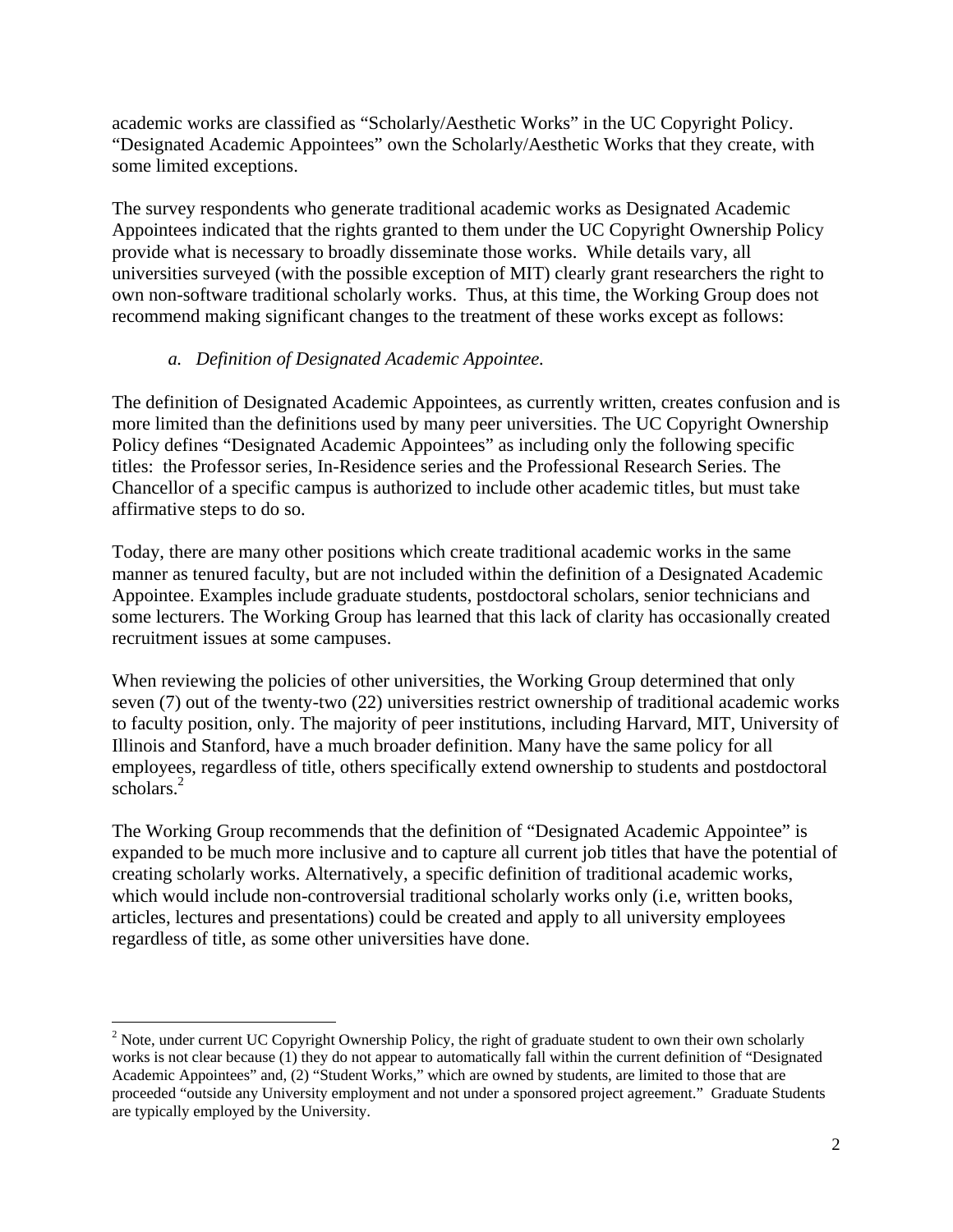b. *When Non-Software Traditional Scholarly Works Are Owned By The University, The University Should Consider Automatically Granting Title to The Designated Academic Appointee In Certain Situations*.

The UC Copyright Ownership Policy states that the University "may" release title of copyrighted works to the faculty when there are no overriding or special obligations to a sponsor or third party and when the best interest of the University is served.

In the humanities, social sciences and education disciplines, it is not unusual to receive grant funding to support activities like the translation of foreign works, the digitization of ancient materials and the development of education curricula. These works would be considered by most in the UC community to be classic examples of traditional scholarly work. However, under the UC Copyright Policy, because a grant was received, these works are considered "sponsored works," owned by the University.

When the University owns a traditional scholarly work, typical dissemination routes can be challenging to implement. For example, there are standard terms in academic publication concerning warranties and indemnifications that would require Regential approval to accept. These Regential rules were developed to protect the University when third parties create commercial products based on UC intellectual property, but apply to all intellectual property agreements. One campus reported a situation where The Regents owned an academic publication and the campus had been unable to agree to standard publication terms. An individual academic, however, would have been able to readily agree to such terms.

It is critical for the University to own a copyrighted work whenever obligations to third parties are present or when the grantor's intent is best served by retaining ownership. However, it may be in the best interests of the University, both in the dissemination of information and in the interest of administrative efficiency, if the University created an automatic grant-back of ownership to non-software traditional scholarly works (while potentially retaining the right to use the scholarly work for educational and research purposes) in cases where extramural funds were accepted, but those extramural funds did not establish any obligations or expectations to the sponsor funding the work or to other third parties.

c. *The University should consider Clarifying That "Significant Use" of University Resources, But Not "Incidental Use," Would Potentially Trigger UC Ownership of Non-Software Traditional Scholarly Works.*

In the survey of copyright policies, most universities maintain copyright policies that grant ownership to non-software traditional scholarly works to the faculty and/or researchers, with the same general exceptions as found in the UC Policy (sponsored works, patentable works, commissioned works, contracted facilities works and institutional works). There is, however, one general exception found in almost all of the examined university policies that is conspicuously absent in the UC Copyright Policy: an exception to faculty ownership if the faculty used substantial university resources to create the work (defined as resources above the typical offices, computers and general administrative support provided to faculty). In these policies, incidental use of University resources does not trigger University ownership, only "substantial use," and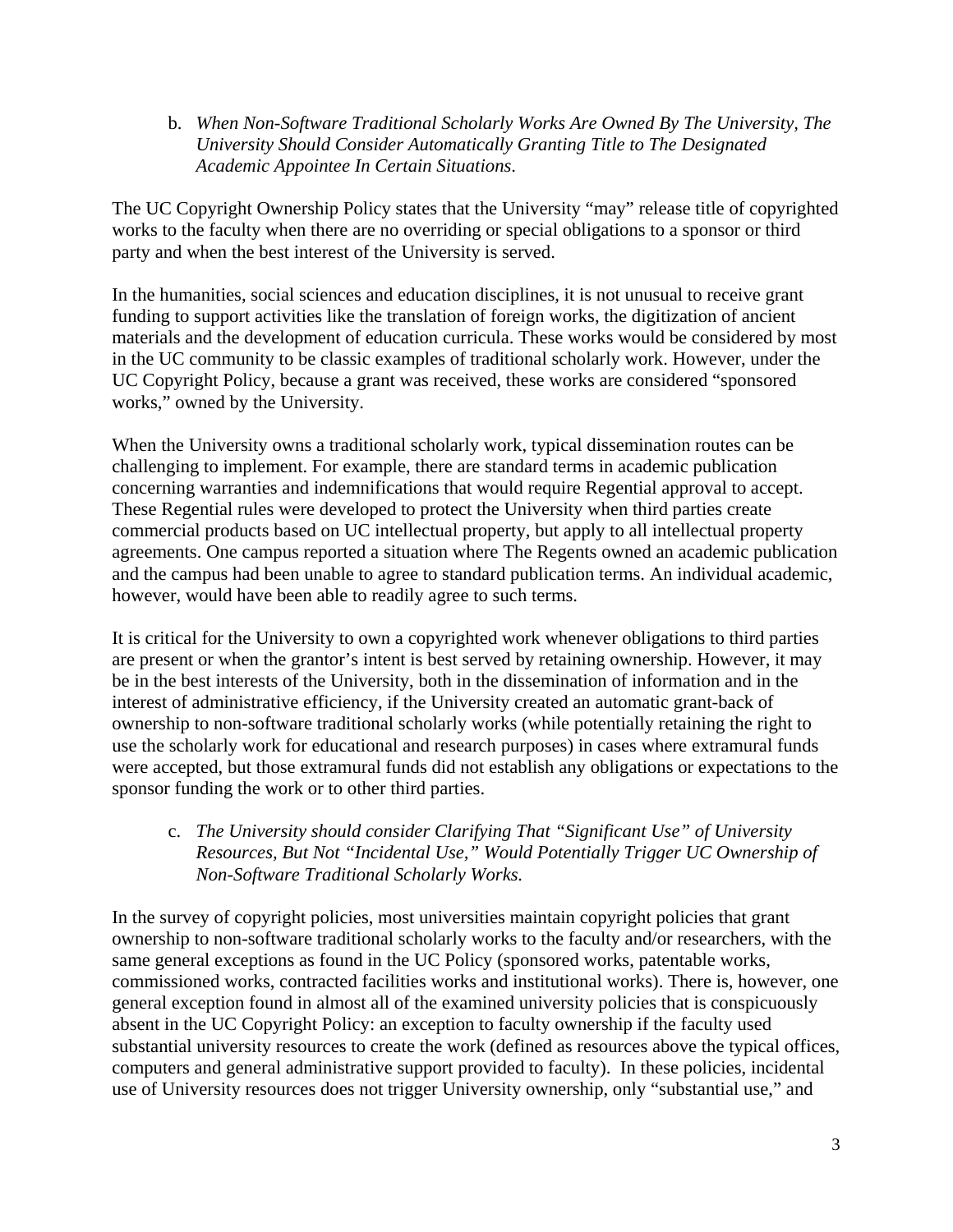"substantial use" is often specifically defined. This exception is not present in UC Copyright Ownership Policy. The closest language to this exception allows a Chancellor to designate certain campus facilities as requiring special copyright arrangements (presumably because they are substantial resources), requiring the Chancellor to take an affirmative act to designate those facilities.

Carefully defining "substantial use" of University resources could provide important clarity to University academics with respect to non-software traditional scholarly works. While it is generally accepted that the use of office computers, telephones and academic year salary to create scholarly writings do not trigger UC ownership, other types of resources are not as clear cut. For example, faculty members are often required to pay certain publication costs to have scholarly articles published. These publication costs are relatively small (\$500 - \$1500), but if UC funding is used to cover the publication costs, UC ownership is likely triggered. By defining what resources are considered substantial enough to trigger UC ownership (as well as defining resources that are "incidental" and do not affect ownership), UC would be able to assure that modest resources used to further UC's core mission (such as publication costs for scholarly works) are treated in a manner that supports and encourages that mission.

### **2. The Treatment of Software Under the UC Copyright Ownership Policy Should Be Examined in Further Detail**

In examining the inclusion of software in policies that grant rights in traditional scholarly works to the faculty, software is not typically included in the specific examples of what is considered a traditional scholarly or academic work. Books, articles, lectures, instructional materials and course notes are most commonly used as examples of academic works. Often, software is included by default because the policies refer more generally to "copyrightable works." When software is mentioned in the policies, it is often to discuss limitations to ownership. (The policies generally include a statement that the patent policy supersedes the copyright policy if the software contains patentable inventions.) The observation raises the question of whether other universities have expressly contemplated treating software as a traditional scholarly work or have acknowledged that it does not fit neatly in that category as other types of copyrightable works.

Out of the twenty-two (22) university policies reviewed, thirty-six percent (36%), either did not grant faculty ownership of software rights or significantly limited the right of faculty to own software rights. Six (6) universities do not grant faculty ownership of software rights at all (including University of Virginia, NYU, Princeton, Caltech, USC and University of Texas). Two others limit faculty ownership to "educational software" or "informational software" that share the properties of traditional scholarly or academic works (University of Illinois and Wake Forest). One university (Northwestern) requires faculty to share revenue if the copyrighted software generates revenue and significant university resources were used.

Given that most university policies do not expressly include software as an example of a traditional scholarly work and a significant percentage of universities examined by the Working Group treat software differently from traditional scholarly works, the Working Group recommends that it gather additional input and conduct in-depth discussions to examine the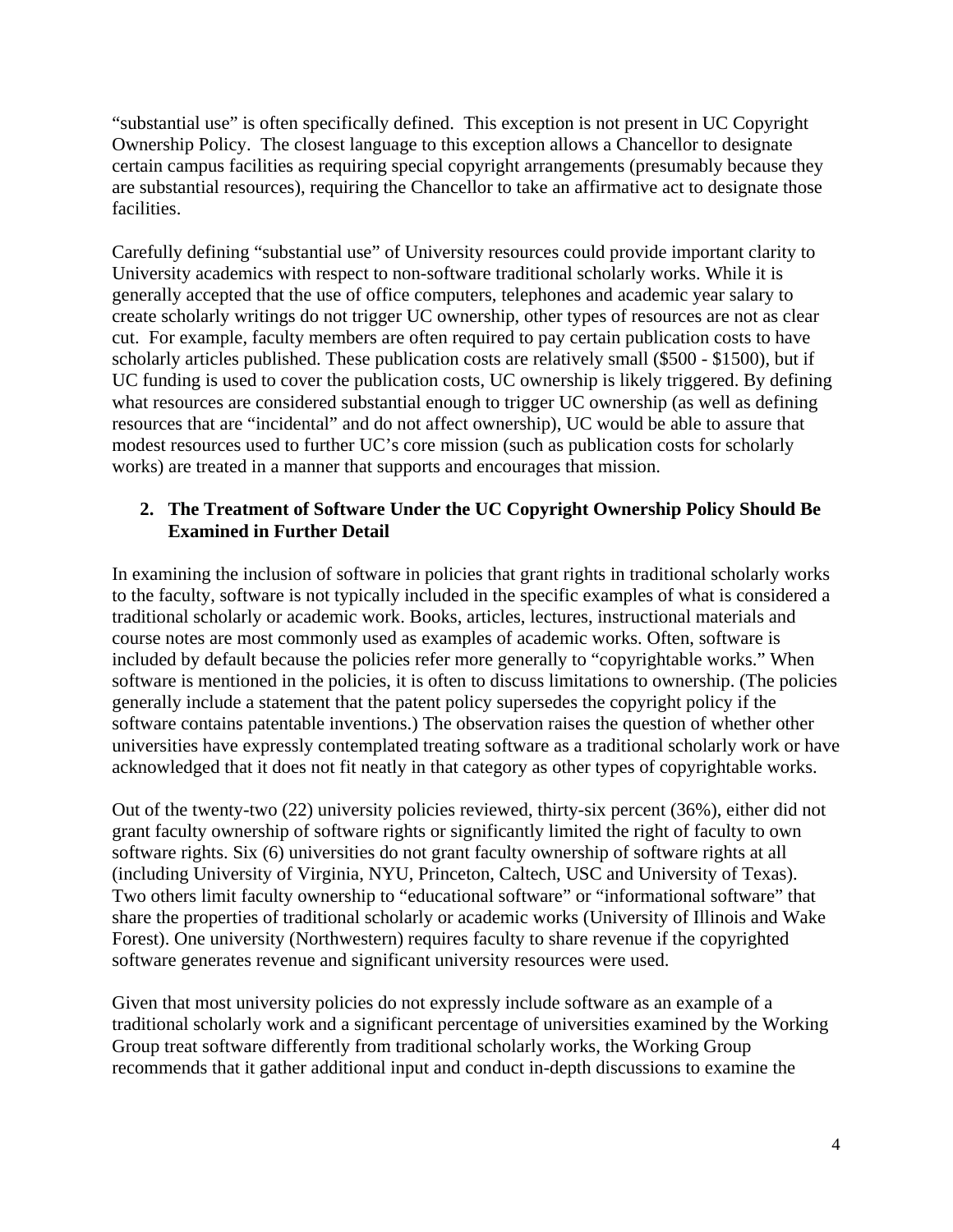following questions and determine if software should be treated differently under UC's copyright policies:

- How could a university distinguish between traditional academic scholarly works and more commercially focused software?
- Should the University of California assure that it receives an appropriate return on the taxpayers' investment when computer software is developed that has commercial value (as stated above, the UC Copyright Ownership Policy does not have an exception to ownership when substantial UC resources are used)?
- Are there any concerns about treating faculty equally when producing software in different circumstances and in different disciplines?
- Should the University implement open access principles for software, to assure academics can continue to build and use software for educational and research purposes (current open access policies do not apply to software)
- Do start-up companies actually benefit from having a license, and direct relationship to, the University of California?

## **3. New Educational Tools Should Be Developed To Help The University Community Understand and Correctly Interpret the UC Copyright Policy.**

The Working Group has found that there is significant confusion about the UC Copyright Ownership Policy, based on both personal experiences and the survey of the UC community. A Quickguide was created for this policy, but many in the UC community are unaware of this tool and it is limited in content. The Working Group recommends that guidelines and FAQs are developed to aid the UC community in quickly and accurately interpret the policy. The Working Group would welcome the ability to be involved in that effort.

# **Conclusion**

In sum, the Working Group recommends that it continue to examine the issues identified in these initial recommendations, using subject-matter experts to gain a deeper understanding and differing perspective. The Working Group thanks SLASIAC for the opportunity to work on this important issue.